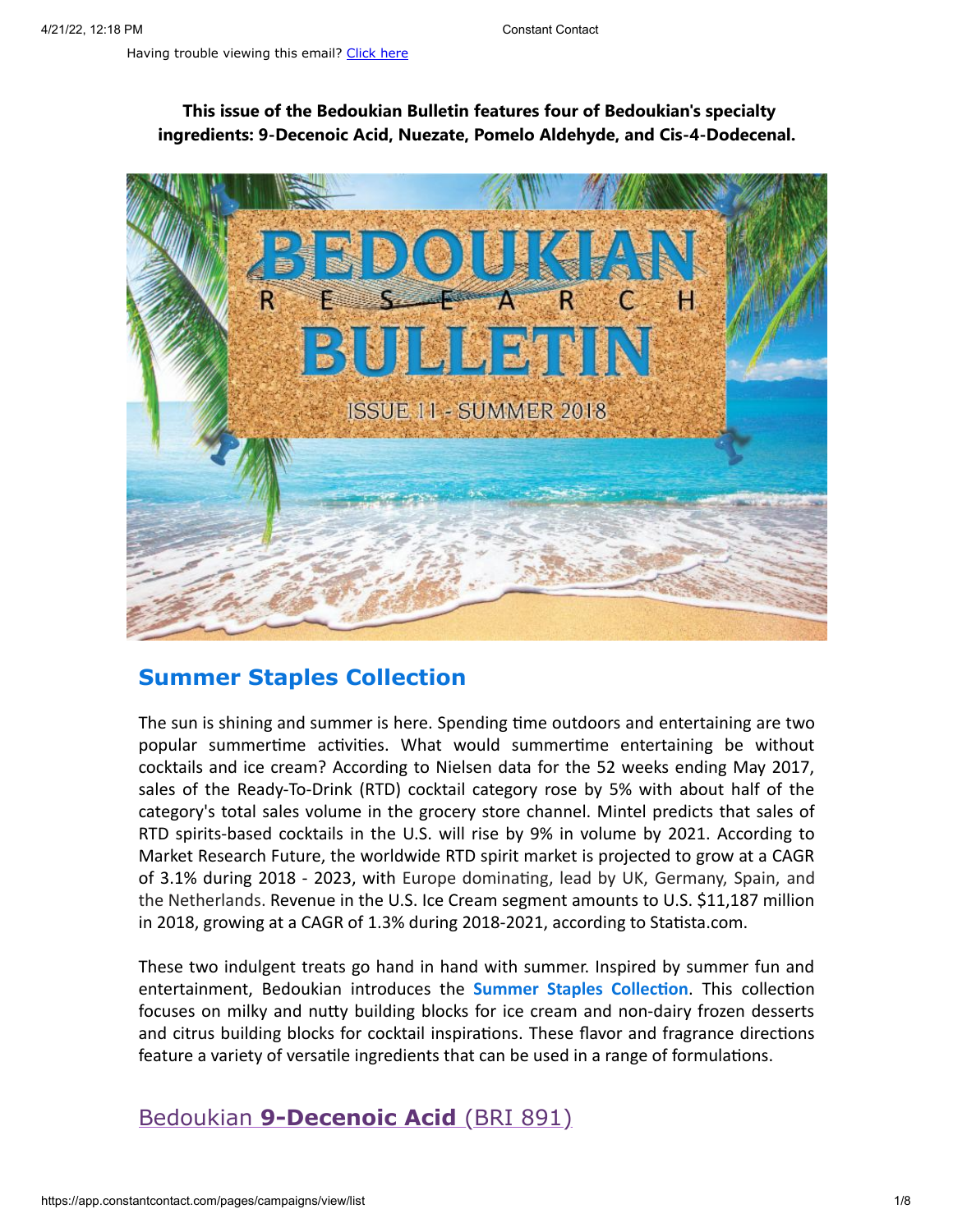

Its summertime and we all scream for ice cream. Ice cream is such a popular summer staple, it has its own national holiday. National Ice Cream Month is celebrated each year in July and National Ice Cream Day is celebrated on the third Sunday in July. It is reported that the average American consumes anywhere between 19.7 to 23 pounds of ice cream annually.

The global ice cream market is anticipated to reach U.S. \$78.8 billion by 2025, growing at a CAGR of 4.1%, according to Grand View Research Inc. Wise Guy Reports' research projects the global market value of artisanal ice cream is to display a steady growth represented by a CAGR of 7.20% during 2018- 2023.

As consumers look to cut down on their **dairy** consumption, there has been an increase in nut-based **dairy alternatives**. Consumers might want to consume less dairy, but they still crave frozen novelties and ice cream alternatives. According to Future Market Insights, the global market for plant-based ice cream is poised to reach U.S. \$2.45 billion value by 2027. Almond, coconut and cashew nut-based frozen treats are appearing in the freezer section from indie brands and large consumer goods manufacturers.

Based on **almond milk**, **Ben & Jerry's Peanut Butter Half Baked** and **Cinnamon Buns** launched in 2018 and joined **Caramel Almond Brittle**, **Cherry Garcia**, **Chocolate Fudge Brownie**, **Chunky Monkey**, **Coconut Seven Layer Bar, Coffee Caramel Fudge**, and **P.B. & Cookies**. Also almond milk-based, **Breyers** introduced **Non-Dairy Dessert - OREO™ Cookies & Cream** and **Non-Dairy Vanilla Peanut Butter** flavors.

**Häagen-Dazs** wanted in on the action and debuted a vegan line of ice cream in four flavors: **Coconut Caramel**, **Chocolate Salted Fudge Truffle**, **Mocha Chocolate Cookie** and **Peanut Butter Chocolate Fudge**.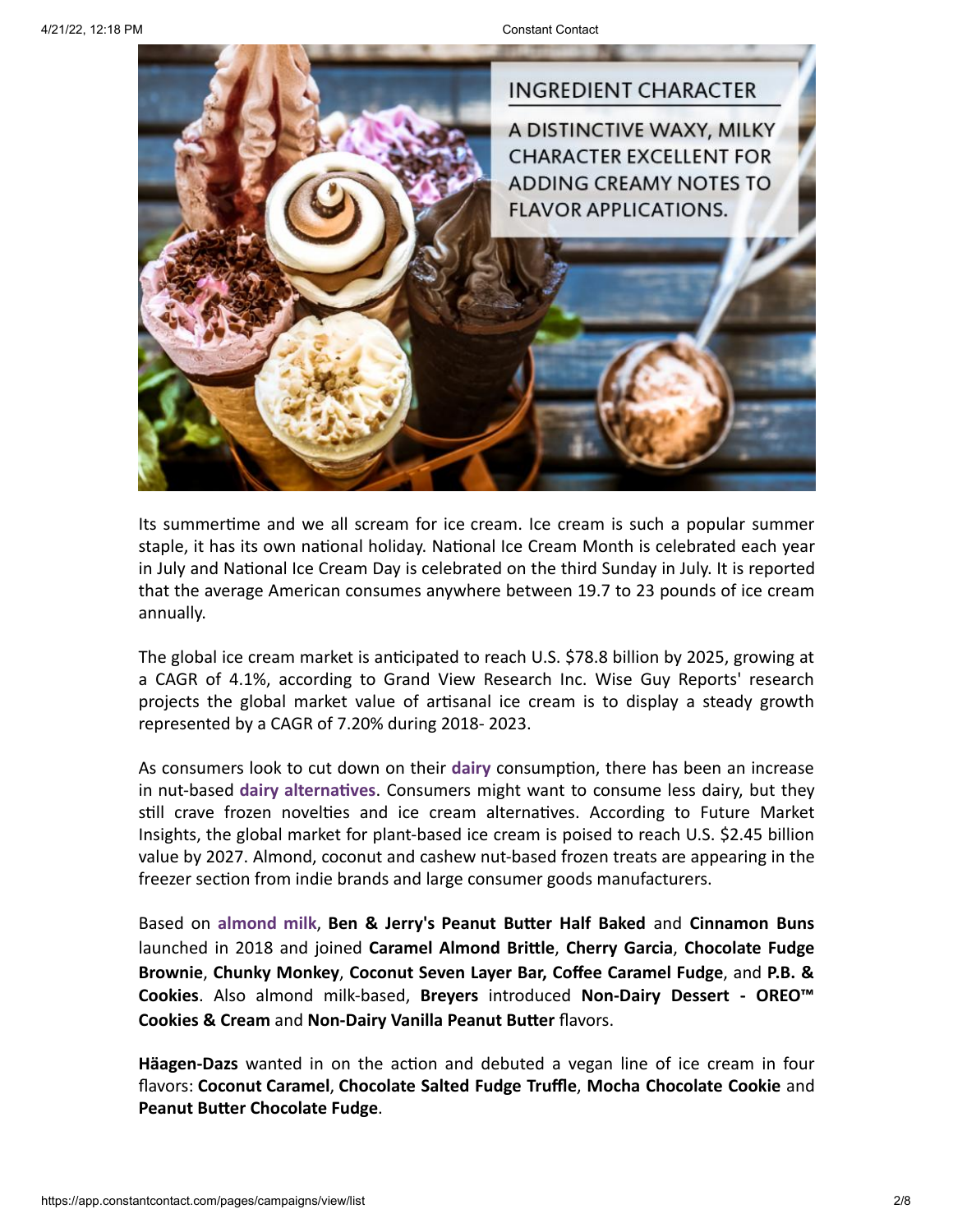**Halo Top** has become a cult favorite ice cream brand known for their indulgent yet light, low-calorie ice cream flavors. Riding the coattails of its success, in 2018 Halo Top dropped 14 **coconut milk** based flavors such as **Birthday Cake**, **Candy Bar**, **Chocolate Almond Crunch**, **Chocolate Chip Cookie Dough**, **Pancakes & Waffles**, **Toasted Coconut**, and **Vanilla Maple**. **Caramel Cold-Brew & Cookies**, **Cookie Dough Fudge** and **Strawberry Cheesecake** join **Nada Moo's** portfolio of coconut milk dairy-free frozen desserts. **Baskin-Robbins** introduced **Horchata**, a vegan-friendly flavor inspired by the popular Central American drink. It highlights cinnamon and coconut cream with the taste of rice and various spices.

Cashew nut-based frozen treats are the newest nut to emerge. **So Delicious Dairy Free** has introduced two frozen dessert flavors in the U.S. in **cashew milk** flavors: **Bananas Foster** and **Peachy Maple Pecan**. **My/Mo** by **The Mochi Ice Cream Company** has launched a cashew-based dairy-free mochi line available in **Chocolate**, **Salted Caramel**, **Strawberry**, and **Vanilla** variants wrapped in soft rice dough.

**DID YOU KNOW?** Fatty character without the fat! **[Bedoukian's 9-Decenoic Acid](http://search.bedoukian.com/flavorfragrance/ff_product.asp?method=POP&id=891)** is great for adding a fatty, creamy mouth feel to dairy-type applications as well as enhancing waxy notes in cheese flavors. **Looking for your next secret ingredient? Bedoukian's 9- Decenoic Acid will make your flavors the cream of the crop!**

### **[CLICK HERE](mailto:customerservice@bedoukian.com?subject=Bedoukian%20Bulletin%20-%20Summer%202018&body=Hello%2C%0A%0AI%20would%20like%20to%20request%20free%20samples%20of%20each%20product%20advertised%20in%20the%20Summer%202018%20Bedoukian%20Bulletin!) FOR A SAMPLE**



## **BRAND NEW** Bedoukian **[Nuezate](http://search.bedoukian.com/flavorfragrance/ff_product.asp?method=POP&id=728)** (BRI 728)

**Hazelnut** is a well-known and well-liked coffee flavor while Nutella has helped popularize hazelnut in desserts and ice cream. **Black Walnut** and **Maple Walnut** are additional nutty flavors appearing in ice cream.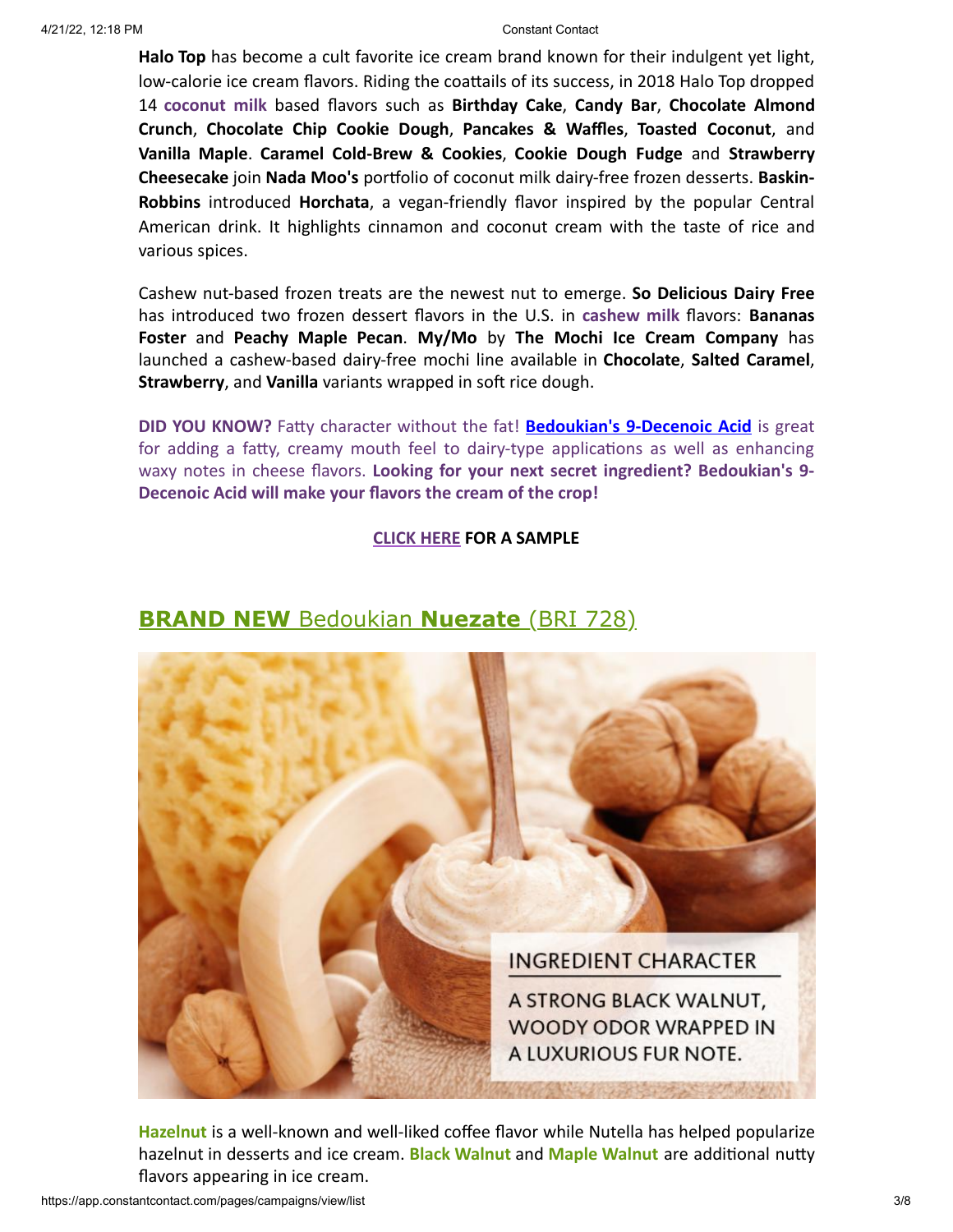**Dunkin' Donuts** has re-released its 2017 ice cream flavored coffees that fans voted on last year. The new 2018 coffee flavors include **Butter Pecan**, **Cookie Dough** and **Pistachio** while **Starbucks'** latest seasonal beverage for spring 2018 is the **Hazelnut Mocha Coconutmilk Macchiato,** which is served hot or iced and made with a combination of espresso, sweet hazelnut syrup, Sumatran coconutmilk and a mocha drizzle. **Grady's Cold Brew** has released two additional flavors of its craft cold brew: **Hazelnut Mocha** and **French Vanilla**. One of **Oreos'** new flavors is **Chocolate Hazelnut,** which features a chocolate hazelnut creme filling sandwiched between two vanilla wafer cookies.

**Baskin Robins**, **Blue Bell**, and **Blue Bunny** all offer **Black Walnut** ice cream flavors while **Perry's** and **Turkey Hill** carry **Walnut Maple** ice cream. **Middle West Whiskey & Pecans** was part of **Jeni's** Father's Day ice cream collection and highlighted whiskey ice cream made with Middle West Spirits combined with notes of butterscotch, honey, coconut, and vanilla laden with crunchy, salty, toasted pecans.

At the beginning of the year **Magnum Ice Cream** launched **Magnum Tubs** in four flavors, which are all encased in a shell of chocolate. **Milk Chocolate Hazelnut** is one of the four flavors and features "silky hazelnut ice cream with caramelized hazelnuts and thick chocolate shards, all surrounded by a cracking Magnum chocolate shell and topped with caramelized hazelnuts." **Publix** supermarket offered a limited edition **Hazelnut Biscotti** ice cream made with rich chocolate hazelnut ice cream, amaretto cookie swirls and dark chocolate flakes. In the UK, **Milka** debuted the **Grandissimo Milka** ice cream, which highlights white chocolate and hazelnut flavor.

In fine fragrance, **nutty** and **maple** accords are used to add warmth to woody base notes, leading to a variety of interesting interpretations.

In 2006, **Banana Republic** debuted the **Discover Collection** and **Black Walnut For Men** was one of the five scents launched. The aromatic woody scent features a cognac top note, tobacco middle note and Virginia cedar base. The perfume won the 2007 FiFi Award Fragrance Of The Year Men's Private Label/Direct Sell award and is still a popular scent. Last year, **Jo Malone** introduced **English Oak & Hazelnut**, which is a composition of green hazelnut, cedar, vetiver, amber and roasted oak. **Ralph Lauren Woman** was introduced in June 2017 and highlights white florals with rich vibrant woods with pear, rhubarb, blackcurrant, tuberose, orange flower, rose, sandalwood and hazelnut notes. French fashion house **Courrèges** launched **Mini Jupe**. The fragrance is based around candied mandarin and jasmine, with additional notes of grapefruit, watermelon, sandalwood, hazelnut, vanilla and musk. Singer songwriter Shawn Mendes launched **Shawn Mendes Signature**, a unisex fragrance. The scent "draws you in with a harmony of fresh citrus and radiant woody florals, touched with his native maple." Additional notes include lemon, pineapple, apple, frangipani, rose, dulce de leche, white cedar and skin musk. **Citron d'Erable** (Lemon Maple) joined **Atelier Cologne's Collection Azur**. The fragrance combines lemon, mandarin, maple syrup accord, sandalwood, pepper, eucalyptus, black currant, maple wood, sequoia and cedar.

In air care, **Yankee Candle** introduced **New England Maple** as an online exclusive while **Swan Creek Candle** offers **Barrel-Aged Maple** in their spring 2018 collection.

**DID YOU KNOW?** A jack of all trades, **[Bedoukian's Nuezate](http://search.bedoukian.com/flavorfragrance/ff_product.asp?method=POP&id=728)** has found its niche in both flavors and fragrances. Blueberry can be a hard note to capture authentically, but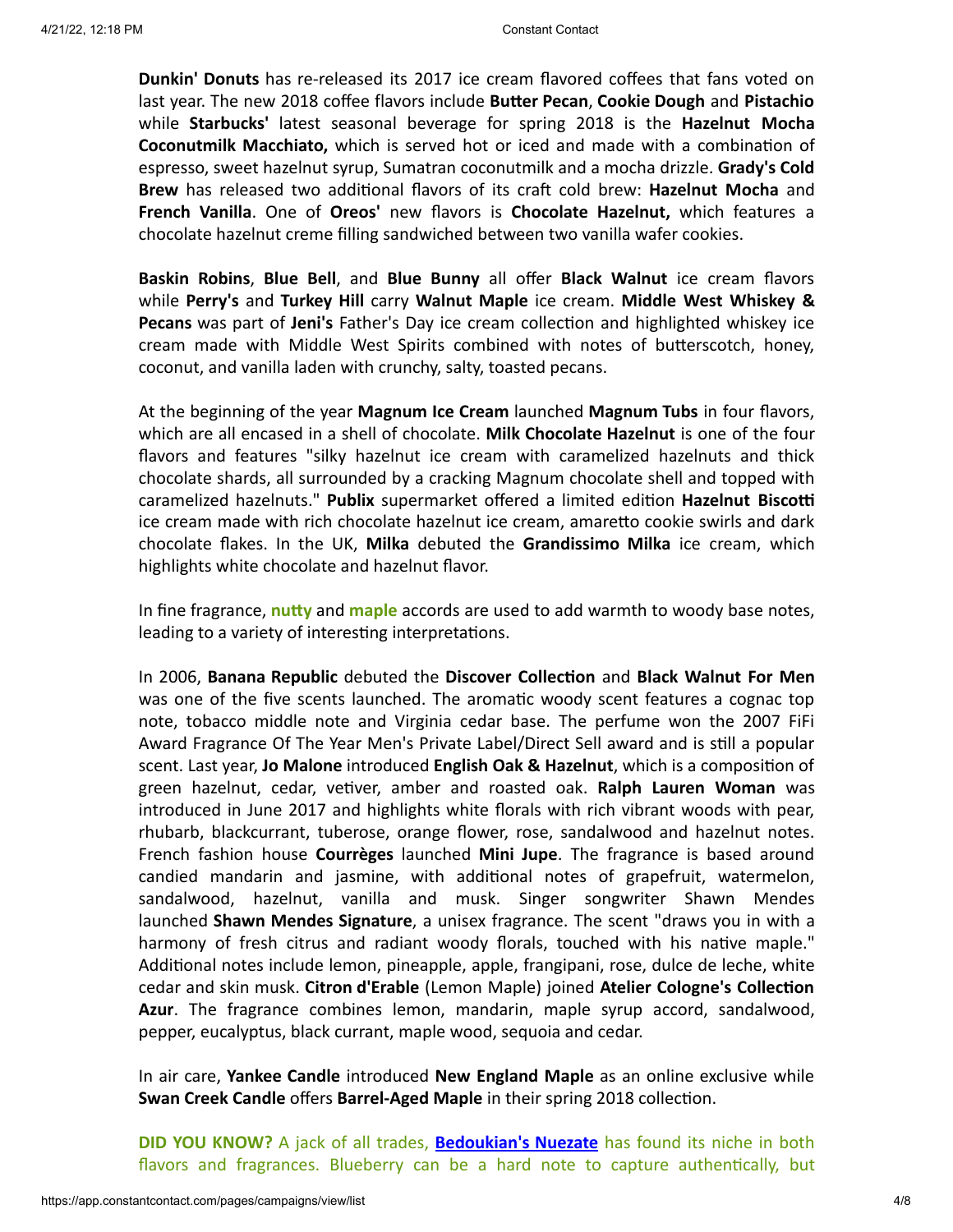Nuezate's dry, woody, slightly ripe back notes make this ingredient ideal for blueberry [applications. For a full list of applications be sure to read](https://www.perfumerflavorist.com/flavor/rawmaterials/synthetic/Flavor-Bites-Ethyl-3-methyl-2-oxo-pentanoate-480584241.html?utm_source=newsletter-html&utm_medium=email&utm_campaign=PF+E-Newsletter+05-01-2018&absrc=hdl&ajs_trait_oebid=6901B2476689B3F) **John Wright's** article "**Flavor Bites: Ethyl 3-methyl 2-oxo-pentanoate**" in the May issue of Perfumer & Flavorist. In fragrances, this material works excellently in gourmand types, uniquely extending Vanillin and Ethyl Vanillin in Vanillin rich formulas. Nuezate also offers a fine fragrance appeal when used in a citrus base providing majestic synergy while paired together with **[Bedoukian's Cardamom Aldehyde](http://search.bedoukian.com/flavorfragrance/ff_product.asp?method=POP&id=381)**. **Make your customers go nutty - give Bedoukian's Nuezate a go!**

### **[CLICK HERE](mailto:customerservice@bedoukian.com?subject=Bedoukian%20Bulletin%20-%20Summer%202018&body=Hello%2C%0A%0AI%20would%20like%20to%20request%20free%20samples%20of%20each%20product%20advertised%20in%20the%20Summer%202018%20Bedoukian%20Bulletin!) FOR A SAMPLE**

# **BRAND NEW** Bedoukian **[Pomelo Aldehyde](http://search.bedoukian.com/flavorfragrance/ff_product.asp?method=POP&id=369)** (BRI 369)



45% of respondents used **grapefruit** in their formulas and it moved up from its No. 10 position in last year's survey to No. 4 with a 14% increase, according to Beverage Industry's New Product Development Outlook 2017 Study. Additionally, grapefruit is the most anticipated best-selling flavor for 2018, with 25% of survey-takers naming it.

Spiked water is gaining momentum as consumers look for refreshment and better-for-you beverages. **Montane Sparkling Spring Water** added a new flavor to its lineup, **Grapefruit Peach**. **Splash Spiked Sparkling Water** is a new RTD alcohol drink made with sparkling water, vodka and natural fruit flavors. It launched in Canada in two flavors: **Mixed Berry** and **Tropical Grapefruit**. **Ficks & Co.**, the maker of all-natural cocktail mixers, debuted the **Ficks Hard Seltzer** line offered in four flavors: **Grapefruit**, **Lime**, **Blackberry** and **Cranberry** and are a mix of fruit alcohol, real fruit juice and sparkling water. **Sauza Agua Fuerte** is a new alcoholic beverage made with Sauza Silver Tequila. The spiked sparkling water is available in three distinct flavors: **Grapefruit**, **Lime**, and **Mango**. Hispanicinspired cocktails, Geloso Beverage Group's **Clubtails** brand launched two new flavored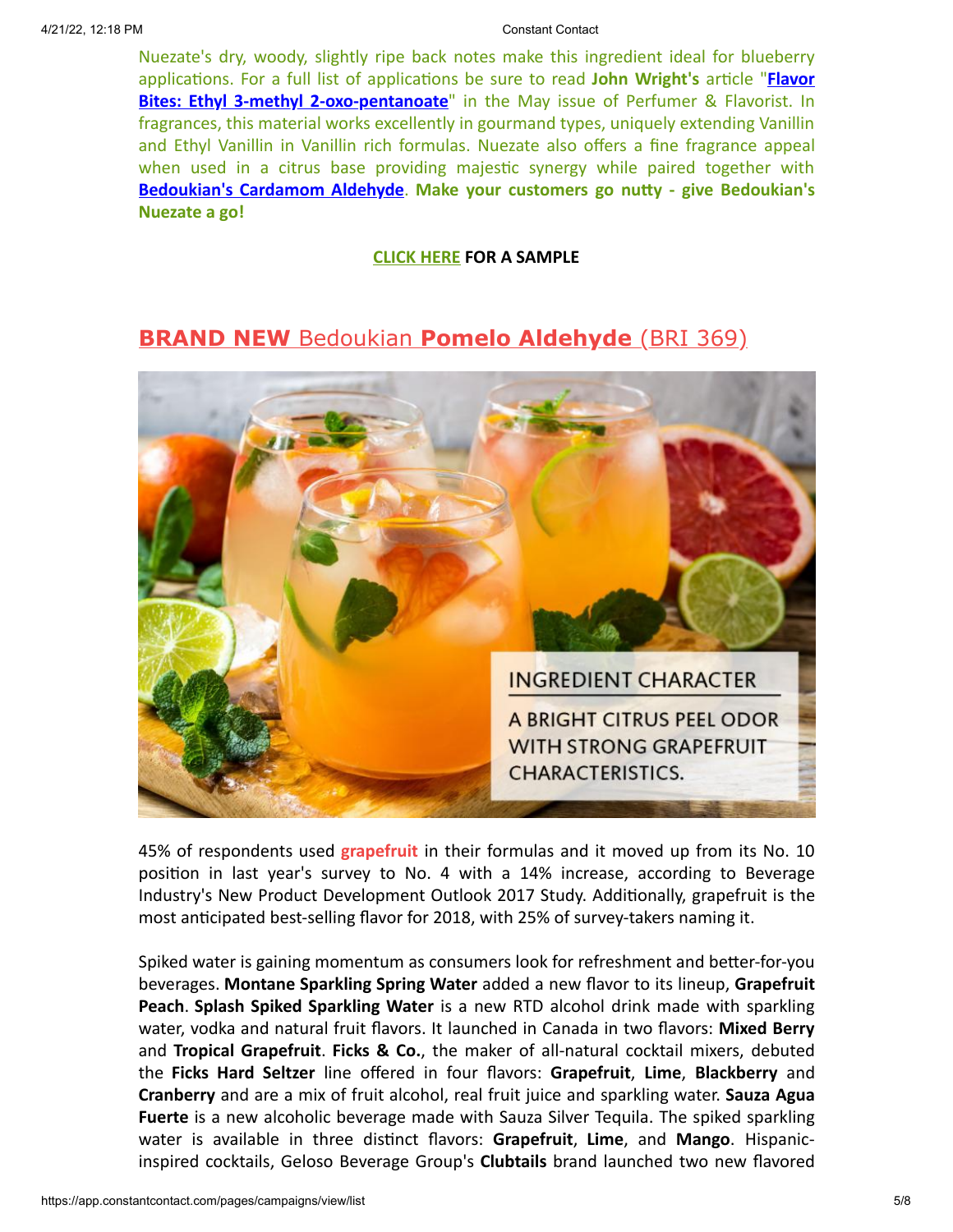malt beverages: **Cuba Libre** with rum, cola and lime and **Paloma** with tequila, grapefruit and lime.

Canned wine blends using grapefruit have been gaining popularity over the last few years. For example, **Ramona** is a white wine flavored with natural ruby grapefruit flavors and organic cane syrup crafted by Jordan Salcito, wine director at Momofuku restaurants and founder of **Bellus Wines**. **Foxie Grapefruit Spritzer NV** by **Field Recordings** features dry rosé wine blended with mineral water, grapefruit and Simcoe hop. This year, **Social Organic Sparkling Wine** dropped and is made from brown rice flavored with extracts and essences and contains only 4% alcohol. It comes in four flavors: **Elderflower Apple**, **Hibiscus Cucumber**, **Pink Grapefruit Ginger**, and **Toasted Coconut Almond**.

Now grapefruit is a trendy fruit emerging in craft beers. Due to high demand, in 2018 **Eddyline Brewery** rereleased its 2017 seasonal **Grapefruit Yanker IPA**, which is a grapefruit infused version of its best selling Crank Yanker IPA. **Spencer's Grapefruit IPA** is brewed with grapefruit and Citra hops and is the second in the brewery's Fruit Series.

On the fragrance side, **grapefruit** is surfacing in fine fragrance. **Jo Loves Pomelo** by **Jo Malone** is the brand's hero product and best seller, which was launched in 2011. It is inspired by Malone's summer holidays, and highlights fresh, grapefruit-infused citrus notes with spicy, floral and woody undertones. **Grapefruit Lime** is one of seven new fragrances in the **Peace Perfumes by The 7 Virtues Collection**. The scent highlights top notes of sweetie grapefruit, lime and a basil blend with heart notes of green tea and petit grain and a warm dry down with bamboo and cedarwood. Indie brand **Smell Bent** has launched **1999**, a new fragrance that is self-described as "in a nutshell: grapefruit soda" while **By Rosie Jane Tilly** fragrance has grapefruit, gardenia and coconut accords.

In air care, **Trader Joe's** launched a **Grapefruit Scented Candle** while **Grapefruit** joined **Nest's** Luxury Candle collection. **Partylite** offers a **Pink Grapefruit** candle, which is described as "A juicy blend of citrus infused with pink grapefruit, orange peel and ripe peach is topped with sugar crystals." In addition, **Citrus Nectar** features "sparkling grapefruit and wild spearmint boosted by the energy of bright yellow lemons and oranges" in **Partylite's** new **SmartBlends** flameless application.

**DID YOU KNOW?** With the recent grapefruit shortages - grapefruit oil prices are at an all time high. **[Bedoukian's Pomelo Aldehyde](http://search.bedoukian.com/flavorfragrance/ff_product.asp?method=POP&id=369)** is an excellent alternative - adding fresh, juicy pulpy notes to grapefruit reconstitutions, flavors, and pomelo types. In flavors, Pomelo Aldehyde can also be used to enhance the juicy, meaty notes in Watermelon types when used at low levels (between 1.0 PPB - 4.0 PPB). **Looking for a new "main squeeze"? Give Bedoukian's Pomelo Aldehyde a try!**

### **[CLICK HERE](mailto:customerservice@bedoukian.com?subject=Bedoukian%20Bulletin%20-%20Summer%202018&body=Hello%2C%0A%0AI%20would%20like%20to%20request%20free%20samples%20of%20each%20product%20advertised%20in%20the%20Summer%202018%20Bedoukian%20Bulletin!) FOR A SAMPLE**

Bedoukian **[Cis-4-Dodecenal](http://search.bedoukian.com/flavorfragrance/ff_product.asp?method=POP&id=387)** (BRI 387)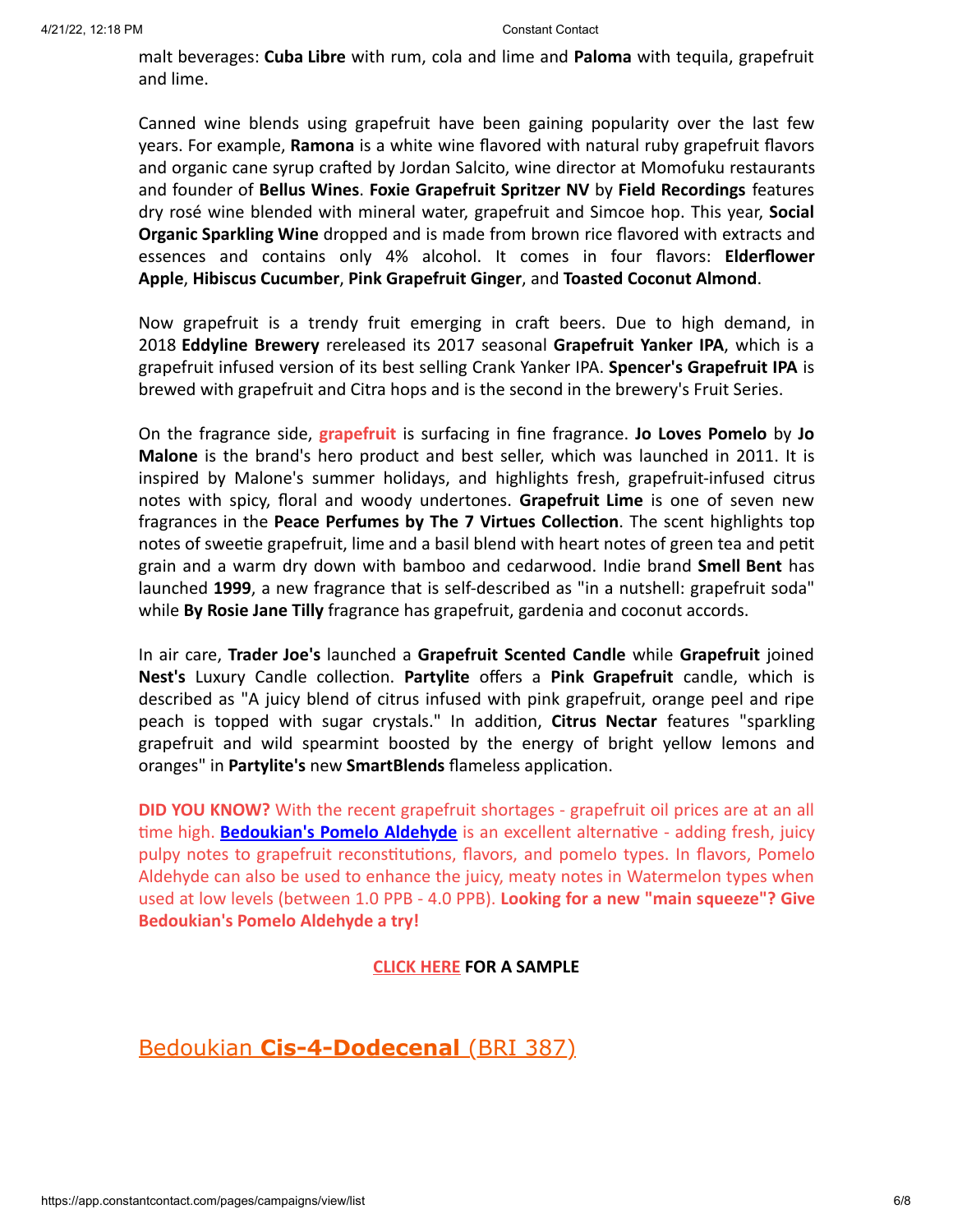

Summertime is here and what better way to celebrate than have a cocktail? Citrus is an important building block in cocktails. Citrus peel notes of **orange**, **tangerine** and **mandarin** give cocktails and beverages fresh, sparkling nuances.

According to Beverage Industry's New Product Development Outlook 2017 Study, 47% of respondents used orange as part of their formulations. Orange usage increased by 12% from last year's survey. In addition, orange was a top-selling fruit flavor with 15% of respondents citing it.

This spring, **Belvedere Ginger Zest** joined the **Belvedere Vodka** collection. The new expression features fragrant ginger, lemon, and grapefruit and is described as "ginger spice balanced with zesty citrus." In May 2018, **Ketel One Botanical** launched with three flavors: **Cucumber & Mint**, **Grapefruit & Rose**, and **Peach & Orange Blossom**. **Playa Real Tequila** introduced a line of three fruit-infused tequilas and **Mandarin** is one of the three flavors while Italian gin brand **Malfy** has added **Malfy Gin Con Arancia**, which is distilled with Sicilian blood oranges. Available in Japan, a novel alcoholic citrus drink is **Coca Cola's** new **Lemon-Do** drinks, which contain three, five and seven percent alcohol and are based on the popular Chuhai drinks.

For individuals that have a hard time choosing between a drink or dessert, **Jeni's** ice creamdebuted the **Boozy Collection** in **Brandied Banana Brûlée**, **Frosé Sorbet**, and **Riesling Poached Pear Sorbet** flavors.

On the fragrance side, **orange citrus** directions and cocktail inspired scents are appearing.

Last summer, **Elie Saab Girl of Now** launched and the fragrance highlights notes of pear, mandarin, pistachio, jasmine, magnolia, almond, patchouli, tonka bean, cashmeran and almond milk. This year, **Dolce Garden** joins the **Dolce & Gabbana** portfolio. The notes include mandarin, neroli, magnolia, frangipani, coconut, almond milk, vanilla and sandalwood. **1872 Twist Tarocco Orange** is one of six new fragrances in the Twist